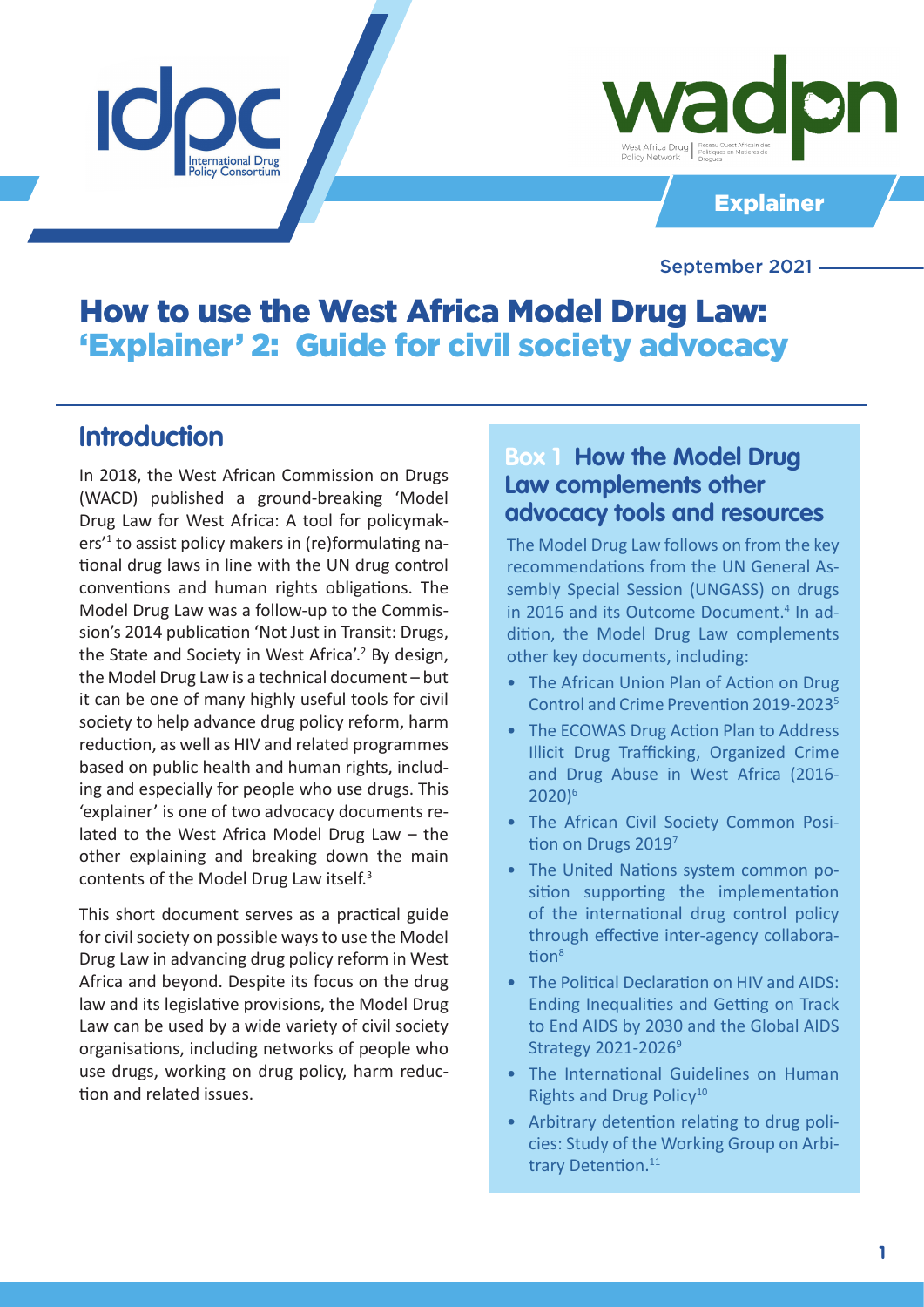## **1. Using the Model Drug Law to advance drug law reform**

A drug law serves as a primary legal instrument guiding drug policies in a particular country or jurisdiction. In many West African countries, drug laws or legislations were adopted following the 1988 UN Convention Against Illicit Traffic in Narcotic Drugs and Psychotropic Substances. Most of these drug laws contain heavy penalties for drug use or possession, ranging from two months to one year of imprisonment in Senegal, to 15 to 25 years of imprisonment in Nigeria.<sup>12</sup>

Some countries have legislative provisions on alternative sanctions, while some have taken steps to improve proportionality in sentencing. However, in nearly all West African countries, criminalisation of drug consumption and possession remains the norm, and the application of alternative sanctions is limited by punitive legislation.<sup>13</sup>

In other words, punitive drug laws continue to undermine the human rights of people who use drugs and other affected communities – including people with little or no access to controlled medicines.14 Amending drug laws is therefore a key step in achieving drug policies in line with human rights obligations.

Civil society advocacy around drug law reform, harm reduction, human rights, and public health ought to be strategic. This means selecting advocacy priorities based on short- and long-term needs, challenges, and opportunities – all of which may differ from one context to another. The Model Drug Law can support these processes in three ways.

#### **1 Reviewing existing national drug legislation to see how it differs from the Model Drug Law**

In many contexts where punitive drug laws worsen drug-related problems and fuel HIV, viral hepatitis and tuberculosis epidemics, it is necessary for civil society not only to acknowledge, but also to gain an understanding of how exactly these drug laws produce more harm than good. The Model Drug Law can assist this process of review and analysis, during which civil society advocates can note specific differences between the exist-

ing drug law and the (more progressive and balanced) Model Drug Law.

For example, civil society advocates in Liberia (where drug law amendments are being considered at the time of writing) are making use of the Model Drug Law, from which specific legislative proposals have been drawn by civil society advocates and progressive policy makers. In this process, the Model Drug Law has helped advocates identify key areas of much needed reform, $15$  such as prevailing jail terms for people who use drugs, which are now being contested and proposed to be replaced with alternative sanctions such as fines and/or warnings. The Model Drug Law has also inspired the inclusion of harm reduction-related provisions in the draft bill currently debated in Parliament.<sup>16</sup>

#### **2 Using the Model Drug Law as a 'template' for a new drug law**

The Model Drug Law contains all the core components of a drug law – general provisions, penal provisions, authorised activities, and schedules and annexes – including detailed model provisions for each component. The entire document has been purposefully designed to serve as a full 'template' for civil society and/or policy makers working on a new health- and human rights-oriented drug law that also takes into consideration states' obligations under the UN drug control conventions and the UN human rights treaty framework.

#### **3 Using specific provisions of the Model Drug Law**

Using the Model Drug Law in its entirety may not be possible in some contexts. However, civil society advocates can still use specific provisions in the Model Drug Law to enrich their own legislative proposals. This can be an incremental process – improving existing legislation gradually over time, if a more robust review and reform is not palatable at the current time. For example, depending on the national contexts and opportunities, civil society may focus on Model Drug Law provisions that specifically relate to harm reduction and HIV and hepatitis prevention measures. In other contexts, it may be more realistic for civil society to focus on provisions around the decriminalisation of drug use and personal possession of drugs, or on provisions around human rights obligations in the criminal legal system.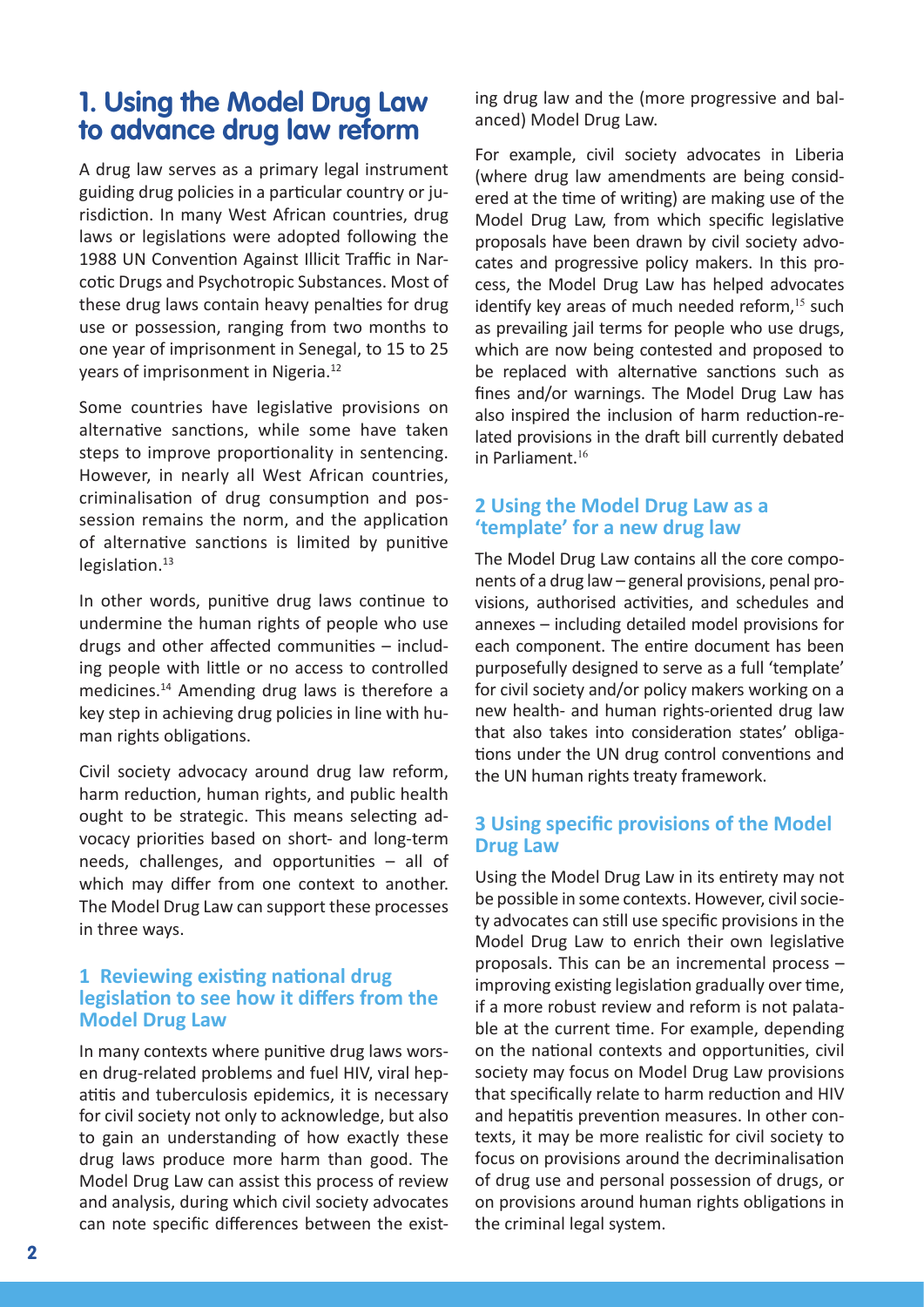### **Box 2 Putting the Model Drug Law into practice in Ghana and Sierra Leone**

Former UN Secretary-General Kofi Annan famously stated, 'I believe that drugs have destroyed many lives, but the wrong government policies have destroyed many more'. He convened the West African Commission on Drugs (WACD) in 2012, in his home country of Ghana. In Ghana, civil society used the WACD's Model Drug Law throughout their engagement with stakeholders and legislators, both to push for more humane legislative proposals and to make compelling arguments for harm reduction and the decriminalisation of drug use and possession for personal use. During the general debate in Parliament in 2019 and 2020, some legislators even carried physical copies of the Model Drug Law to the floor to help strengthen their policy proposals.

In March 2020, Ghana's new drug law was passed by Parliament. Key achievements include the adoption of alternative sanctions

for drug possession for personal use (replacing 5-10 years of prison term with an administrative fine), legislative provisions facilitating harm reduction, and a basic regulatory framework for cannabis production for medical and industrial purposes.<sup>17</sup>

Another country where the Model Drug Law has helped pave the way for more humane policies is Sierra Leone. Though the country's law reform process (initiated in 2019) has been significantly disrupted by the COVID-19 pandem $ic,18$  civil society advocates – with the support of the West Africa Drug Policy Network (WAD-PN) – have actively used the Model Drug Law during engagements with policy makers and media platforms. In fact, courts in Sierra Leone began to issue fines for people who use drugs instead of putting them in jail, which is a direct cue from the Model Drug Law.19



**(Left) Dialogue between civil society and the Parliamentary Select Committee of Interior and Defence on the draft bill in Ghana; (Right) Civil society advocates engage in informal conversations with Members of Parliament**

#### **2. Using the Model Drug Law to advance access to medicines and harm reduction**

In supporting their advocacy to advance access to controlled medicines and harm reduction, civil society advocates can use the Model Drug Law to (re-)assert the dual purpose of the UN drug conventions which shape national drug laws: to ensure the availability and accessibility of controlled substances for medical and scientific purposes,

while restricting other forms of drug use (such as recreational use).<sup>20</sup> *However, the latter should not overshadow the former, and the Model Drug Law explains this clearly in its commentary.*

The Model Drug Law does not contain detailed provisions about access to controlled medicines, nor on the implementation of harm reduction and drug treatment services – as these should be within the mandate of health legislation and policies, and not a country's drug law. Nevertheless,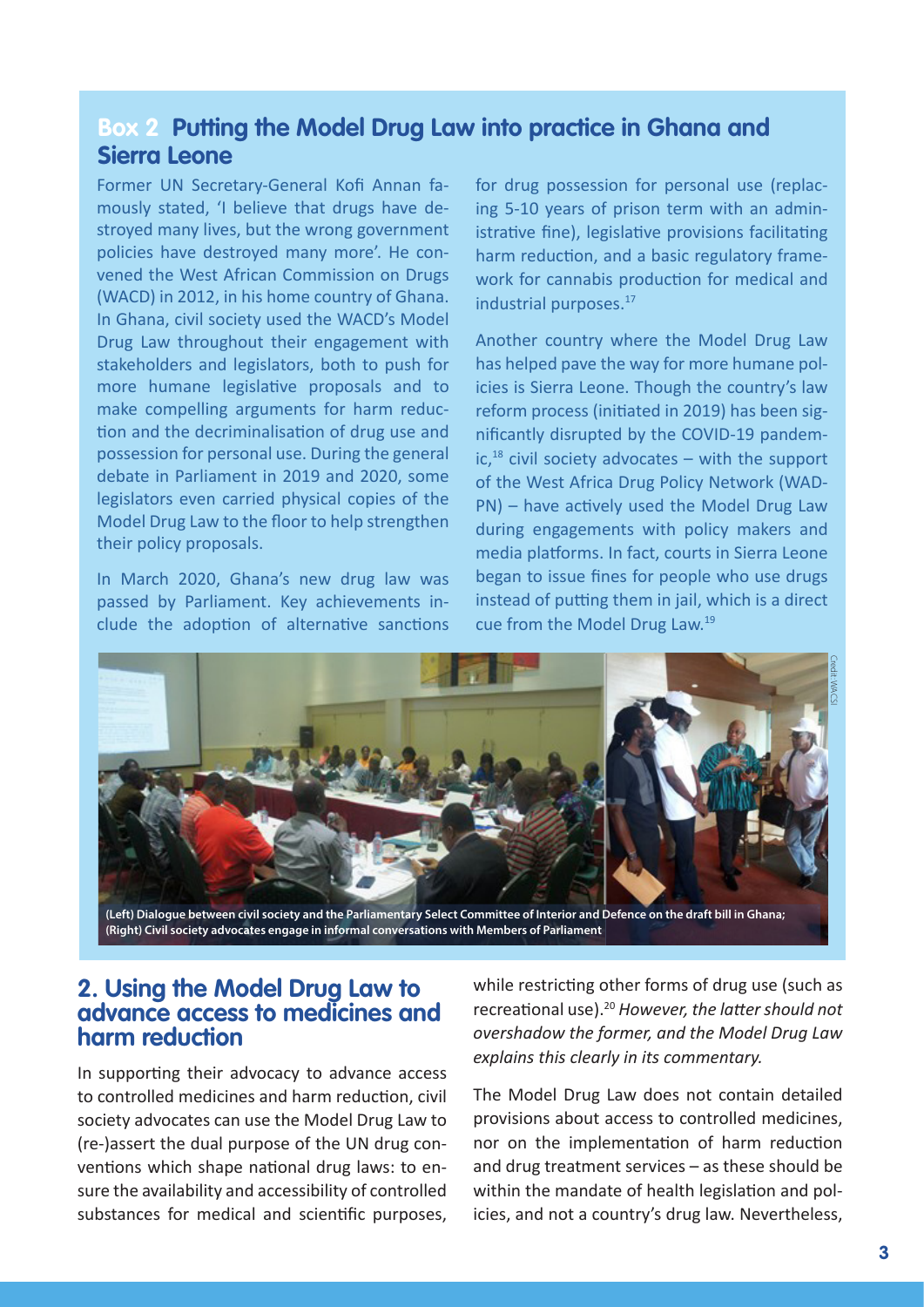### **Box 3 Key advocacy moments and opportunities**

As detailed in IDPC's key publication *'2020 vision': Advocating for drug policy reform in Africa,21* there are various moments and opportunities for civil society organisations to advance their drug policy advocacy at the national, regional and international levels. Civil society organisations can use these spaces to present and/ or promote the Model Drug Law, for example by distributing printed copies, using the Model Drug Law as a 'handbook' for drug law review processes, or to facilitate exchanges of information. These spaces include, among others:

- The UN Commission on Narcotic Drugs (annual sessions and thematic intersessional meetings, where civil society representatives can apply for speaking slots and/or participate in plenary sessions, as well as attend and/or co-organise side events $)^{22}$
- UN human rights mechanisms, through which civil society can submit inputs and use recommendations and actions taken at the UN level as leverage in their advocacy at the national level:
	- **-** UN Human Rights Council sessions (triannual sessions and Universal Periodic Review sessions where NGOs can participate as observers, as well as various opportunities for civil society inputs to Working Groups and Special Rapporteurs)<sup>23</sup>
	- **-** UN human rights treaty bodies, which periodically monitor $24$  the compliance of all states with the nine international human rights treaties (regular sessions and procedures – during which civil society can submit inputs)<sup>25</sup>
- The biennial AU Specialised Technical Committee (STC) on Health, Population, and

the Model Drug Law sets important minimum standards for the provision and protection of harm reduction and treatment services, as well as for reducing barriers to access to controlled medicines. In short, civil society conducting advocacy towards policy makers on these issues can use the Model Drug Law as a reliable reference for the following arguments and/or reforms:

• Protection of harm reduction and drug treatment premises from police searches

Drug Control (opportunities to engage with national ministers and policy makers working on drug policy and related issues)

• The biennial International Conference on AIDS and Sexually Transmitted Diseases in Africa (ICASA) (opportunities to engage with regional and international policy makers and civil society across Africa).

At the national and local level, civil society organisations can engage with public officials and institutions (from ministerial to judicial departments). The optimal and diverse use of media and communications channels can support this process, especially when tailored to specific contexts. In so doing, civil society organisations can collaborate, either periodically based on certain events or moments of engagement, or regularly as civil society networks or coalitions. Illustratively, as one organisation may focus on writing letters containing legislative proposals to lawmakers, another may concentrate on engaging with journalists to promote harm reduction programmes as prescribed by the Model Drug Law, while others may focus on amplifying messages of reform on social media and/or by launching popular campaigns, such as Support. Don't Punish and its Global Day of Action.<sup>26</sup>

Crucially, in order to support these efforts, civil society organisations can explore funding and technical assistance opportunities provided by donors which explicitly support harm reduction provision and advocacy, as well as decriminalisation and other forms of drug policy reform. For example, in Africa these include The Global Fund,<sup>27</sup> the U.S. President's Emergency Plan for AIDS Relief (PEPFAR),<sup>28</sup> the Open Society Foundations and UNAIDS.

- Ending the criminalisation of harm reduction and treatment providers and people accessing or engaged in such services
- Protection of patients' access to controlled medicines prescribed by medical professionals, including opioid agonist therapy
- Provision of harm reduction materials and services by the state
- Removal of unnecessary sanctions around the use and distribution of controlled medicines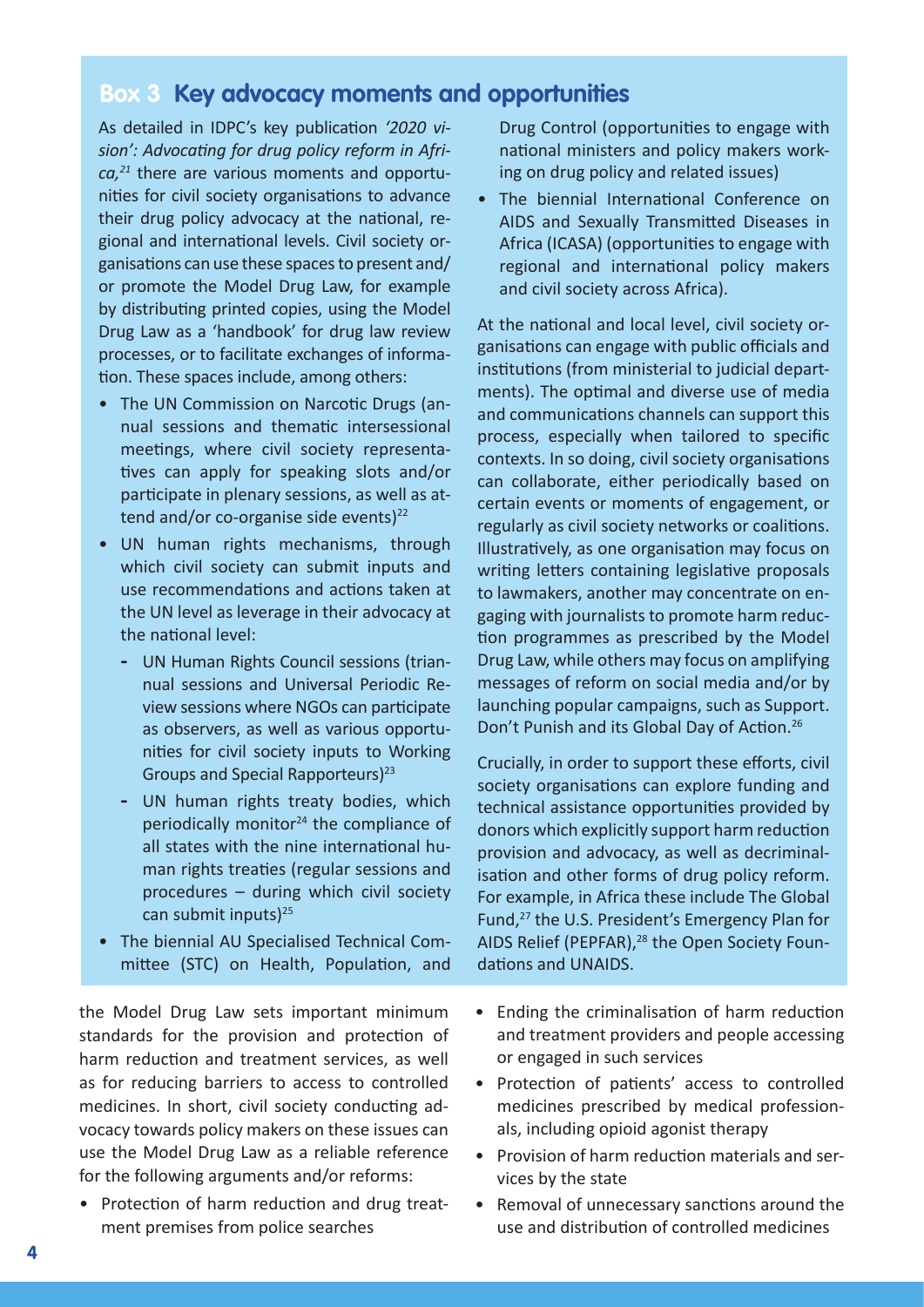- Emphasis of human rights obligations taking precedence over other international obligations, including drug control
- Formation of a commission on improving access to controlled medicines under the Ministry of Health.

### **3. Using the Model Drug Law to advance human rights in the criminal legal system**

The Model Drug Law contains useful sentencing guidelines and criteria (referred to as Schedule II), which can be used by civil society working in legal aid, strategic litigation, and other activities to advocate for the rights of people caught in the criminal legal system, especially poor and vulnerable people involved in low-level drug offences. These can include, for example:

- Human rights protection for people arrested and/or in detention, including access to legal aid, guided by the Luanda Guidelines $^{29}$
- Protection of people and society from abusive law enforcement practices
- Advocacy for judicial discretion for drug-related cases, in particular shorter sentences and alternatives to incarceration
- Decarceration efforts including civil society engagement with prison and law enforcement agencies, as part of a strategic response to new risks and opportunities triggered by the COVID-19 pandemic, as for example was conducted by advocates in Nigeria.<sup>30</sup>

In various punitive contexts where the process of drug law reform is slow or cumbersome, civil society advocates can also use the Model Drug Law's sentencing guidelines and criteria as a template for various policy documents complementing the current drug law, which can be potentially issued as authoritative documents and/or regulations from key institutions such as the Supreme Court, the Constitutional Court, specific and/or a coalition of governmental ministries, and law enforcement institutions. Though not necessarily driven by the Model Drug Law, the Constitutional Court of South Africa's ruling that decriminalises the private consumption and possession of cannabis for personal use $31$  can be seen as a good example. Another relevant example is the 'National

Minimum Standards for Drug Dependence Treatment in Nigeria', produced by the Nigerian Federal Ministry of Health.<sup>32</sup> A similar approach can be adopted for the Model Drug Law's indicative thresholds for personal use, which in some countries are not (yet) included in the drug law but determined by the aforementioned institutions.

#### **4. Using the Model Drug Law to strengthen communities and beyond**

In addition to supporting drug law reform processes, health-oriented programmes and criminal legal reform, the Model Drug Law can be used to aid the efforts of civil society organisations (including networks of people who use drugs) to mobilise and galvanise alliances and collaboration at the national and regional level, especially by strengthening grassroots communities and their meaningful involvement in advocacy and policy reform.<sup>33</sup> In this context, the Model Drug Law – and our summary 'explainer'<sup>34</sup> – can be used in the following ways:

- To complement capacity building and training, including to promote legal awareness and rights literacy
- To provide minimum standards for drug law reform advocacy and goals across organisations and communities of diverse backgrounds (including people who use drugs, people living with HIV, TB, and hepatitis, as well as other often marginalised populations)
- To facilitate regional exchange in West Africa and beyond
- To facilitate media engagement with a focus on human rights and meaningful community engagement in advocacy and policymaking.

### **5. Key contacts to support civil society advocacy**

- International Drug Policy Consortium (IDPC): [https://idpc.net](https://idpc.net/), [contact@idpc.net](mailto:contact@idpc.net)
- West Africa Drug Policy Network (WADPN): [https://www.wadpn.org](https://www.wadpn.org/), [info@wadpn.org](mailto:info@wapdn.org)
- UNAIDS: [RSTWCAcommunications@unaids.](mailto:RSTWCAcommunications@unaids.org) [org](mailto:RSTWCAcommunications@unaids.org) and [www.unaids.org](http://www.unaids.org/)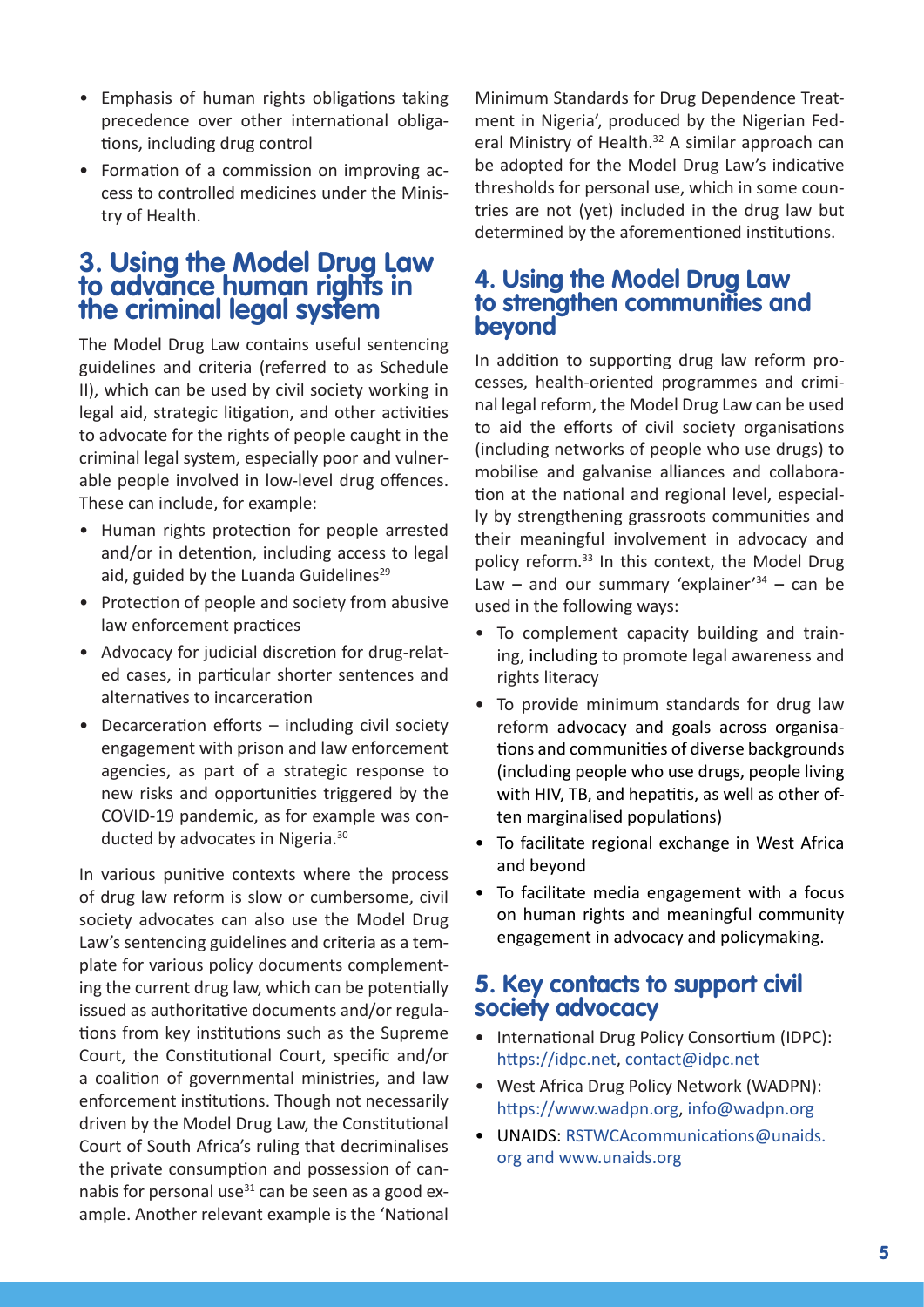#### **Endnotes**

- 1. West Africa Commission on Drugs (September 2018), *Model Drug Law for West Africa: A tool for policymakers*, [https://www.globalcom](https://www.globalcommissionondrugs.org/wp-content/uploads/2018/08/WADC-MDL-EN-WEB.pdf)[missionondrugs.org/wp-content/uploads/2018/08/WADC-MDL-EN-](https://www.globalcommissionondrugs.org/wp-content/uploads/2018/08/WADC-MDL-EN-WEB.pdf)[WEB.pdf](https://www.globalcommissionondrugs.org/wp-content/uploads/2018/08/WADC-MDL-EN-WEB.pdf)
- 2. West Africa Commission on Drugs (June 2014), *Not Just in Transit: Drugs, the State and Society in West Africa*, [https://www.globalcom](https://www.globalcommissionondrugs.org/wacd/not-just-in-transit)[missionondrugs.org/wacd/not-just-in-transit](https://www.globalcommissionondrugs.org/wacd/not-just-in-transit)
- 3. International Drug Policy Consortium & West African Drug Policy Network (September 2021), *How to use the West Africa Model Drug Law: 'Explainer' 1: Summary of Key Elements*, [https://idpc.net/publica](https://idpc.net/publications/2021/09/how-to-use-the-west-africa-model-drug-law-explainer-1-summary-of-key-elements)[tions/2021/09/how-to-use-the-west-africa-model-drug-law-explain](https://idpc.net/publications/2021/09/how-to-use-the-west-africa-model-drug-law-explainer-1-summary-of-key-elements)[er-1-summary-of-key-elements](https://idpc.net/publications/2021/09/how-to-use-the-west-africa-model-drug-law-explainer-1-summary-of-key-elements)
- 4. Fernandez Ochoa, J. & Nougier, M. (2017), *How to capitalise on progress made in the UNGASS Outcome Document* (International Drug Policy Consortium), [http://fileserver.idpc.net/library/IDPC-briefing-pa](http://fileserver.idpc.net/library/IDPC-briefing-paper_How-to-capitalise-on-UNGASS-O-D.pdf)[per\\_How-to-capitalise-on-UNGASS-O-D.pdf](http://fileserver.idpc.net/library/IDPC-briefing-paper_How-to-capitalise-on-UNGASS-O-D.pdf)
- 5. African Union (2019), Afr*ican Union Plan of Action on Drug Control and Crime Prevention (2019-2023)*, [https://au.int/sites/default/files/](https://au.int/sites/default/files/newsevents/reports/36768-rp-aupa_on_drug_control_2019-2023_final_with_foreword_-_english_.pdf) [newsevents/reports/36768-rp-aupa\\_on\\_drug\\_control\\_2019-2023\\_](https://au.int/sites/default/files/newsevents/reports/36768-rp-aupa_on_drug_control_2019-2023_final_with_foreword_-_english_.pdf) [final\\_with\\_foreword\\_-\\_english\\_.pdf](https://au.int/sites/default/files/newsevents/reports/36768-rp-aupa_on_drug_control_2019-2023_final_with_foreword_-_english_.pdf)
- 6. ECOWAS (2016), *ECOWAS Ministers adopt Action Plan to Address Illicit Drug Trafficking, Organized Crimes and Drug Abuse in West Africa*, [https://www.ecowas.int/ecowas-ministers-adopt-action](https://www.ecowas.int/ecowas-ministers-adopt-action-plan-to-address-illicit-drug-trafficking-organized-crimes-and-drug-abuse-in-west-africa/)[plan-to-address-illicit-drug-trafficking-organized-crimes-and-drug](https://www.ecowas.int/ecowas-ministers-adopt-action-plan-to-address-illicit-drug-trafficking-organized-crimes-and-drug-abuse-in-west-africa/)[abuse-in-west-africa/](https://www.ecowas.int/ecowas-ministers-adopt-action-plan-to-address-illicit-drug-trafficking-organized-crimes-and-drug-abuse-in-west-africa/); Ane, M.G. (2016), 'The new ECOWAS action plan on the drug problem in West Africa', *IDPC Blog*, [https://idpc.net/](https://idpc.net/blog/2016/10/the-new-ecowas-action-plan-on-the-drug-problem-in-west-africa) [blog/2016/10/the-new-ecowas-action-plan-on-the-drug-problem-in](https://idpc.net/blog/2016/10/the-new-ecowas-action-plan-on-the-drug-problem-in-west-africa)[west-africa](https://idpc.net/blog/2016/10/the-new-ecowas-action-plan-on-the-drug-problem-in-west-africa)
- 7. Vienna NGO Committee on Drugs (2020), *African Civil Society Common Position on Drugs*, [https://vngoc.org/2020/02/african-civil-soci](https://vngoc.org/2020/02/african-civil-society-common-position-on-drugs/)[ety-common-position-on-drugs/](https://vngoc.org/2020/02/african-civil-society-common-position-on-drugs/)
- 8. [United Nations Chief Executives Board for Coordination \(2018\),](https://idpc.net/publications/2019/12/un-common-position-on-drug-policy-consolidating-system-wide-coherence) *United Nations system common position supporting the implementation of the international drug control policy through effective inter-agency collaboration*, CEB/2018/2, [https://unsceb.org/sites/default/](https://unsceb.org/sites/default/files/2021-01/2018%20Nov%20-%20UN%20system%20common%20position%20on%20drug%20policy.pdf) [files/2021-01/2018%20Nov%20-%20UN%20system%20common%20](https://unsceb.org/sites/default/files/2021-01/2018%20Nov%20-%20UN%20system%20common%20position%20on%20drug%20policy.pdf) [position%20on%20drug%20policy.pdf](https://unsceb.org/sites/default/files/2021-01/2018%20Nov%20-%20UN%20system%20common%20position%20on%20drug%20policy.pdf). Also see: UN System Coordination Task Team on the implementation of the UN System Common Position on drug-related matters (March 2019), *What we have learned over the last ten years: A summary of knowledge acquired and produced by the UN system on drug-related matters*, [http://file](http://fileserver.idpc.net/library/UN_What_we_have_learned.pdf)[server.idpc.net/library/UN\\_What\\_we\\_have\\_learned.pdf](http://fileserver.idpc.net/library/UN_What_we_have_learned.pdf)
- 9. UNAIDS (2021), *End Inequalities. End AIDS. Global AIDS Strategy 2021- 2026*, <https://www.unaids.org/en/Global-AIDS-Strategy-2021-2026>; United Nations General Assembly (2021), *Political Declaration on HIV and AIDS: Ending Inequalities and Getting on Track to End AIDS by 2030*, [https://www.unaids.org/sites/default/files/media\\_as](https://www.unaids.org/sites/default/files/media_asset/2021_political-declaration-on-hiv-and-aids_en.pdf)[set/2021\\_political-declaration-on-hiv-and-aids\\_en.pdf](https://www.unaids.org/sites/default/files/media_asset/2021_political-declaration-on-hiv-and-aids_en.pdf)
- 10. See: <https://www.humanrights-drugpolicy.org/about/>
- 11. Working Group on Arbitrary Detention (July 2021), *Study on arbitrary detention relating to drug policies*, A/HRC/47/40, [https://www.ohchr.](https://www.ohchr.org/EN/Issues/Detention/Pages/Detention-and-drug-policies.aspx) [org/EN/Issues/Detention/Pages/Detention-and-drug-policies.aspx](https://www.ohchr.org/EN/Issues/Detention/Pages/Detention-and-drug-policies.aspx)
- 12. Bridge, J. & Loglo, M. (2017), *Drug laws in West Africa: A review and summary* (International Drug Policy Consortium), [http://fileserver.](http://fileserver.idpc.net/library/Drug-laws-in-West-Africa_ENGLISH.pdf) [idpc.net/library/Drug-laws-in-West-Africa\\_ENGLISH.pdf](http://fileserver.idpc.net/library/Drug-laws-in-West-Africa_ENGLISH.pdf)
- 13. Ibid.
- 14. Burke-Shyne. N et al (2017), 'How drug control policy and practice undermine access to controlled medicines', *Health and Human Rights Journal*, **19**(1), [https://www.ncbi.nlm.nih.gov/pmc/articles/](https://www.ncbi.nlm.nih.gov/pmc/articles/PMC5473053/) [PMC5473053/](https://www.ncbi.nlm.nih.gov/pmc/articles/PMC5473053/)
- 15. Evanno, J. (2021), *Community and contextual analysis on drug use and drugs policies in Liberia, Paroles Autour de la Santé (PAS),* [https://](https://idpc.net/publications/2021/03/community-and-contextual-analysis-on-drug-use-and-drugs-policies-in-liberia) [idpc.net/publications/2021/03/community-and-contextual-analy](https://idpc.net/publications/2021/03/community-and-contextual-analysis-on-drug-use-and-drugs-policies-in-liberia)[sis-on-drug-use-and-drugs-policies-in-liberia](https://idpc.net/publications/2021/03/community-and-contextual-analysis-on-drug-use-and-drugs-policies-in-liberia)
- 16. This work is being led by the WADPN (West Africa Drug Policy Network) – Liberia Chapter
- 17. Ane, M.G (2020), 'Parliament of Ghana passes historic new drug law, paving the way for a West African approach', *IDPC Blog*, [https://idpc.](https://idpc.net/blog/2020/04/parliament-of-ghana-passes-historic-new-drug-law-paving-the-way-for-a-west-african-approach) [net/blog/2020/04/parliament-of-ghana-passes-historic-new-drug](https://idpc.net/blog/2020/04/parliament-of-ghana-passes-historic-new-drug-law-paving-the-way-for-a-west-african-approach)[law-paving-the-way-for-a-west-african-approach](https://idpc.net/blog/2020/04/parliament-of-ghana-passes-historic-new-drug-law-paving-the-way-for-a-west-african-approach)
- 18. West Africa Drug Policy Network (2020), *Roadmap to Sierra Leone's drug law reform forum*, [https://www.wadpn.org/post/concept-note](https://www.wadpn.org/post/concept-note-roadmap-to-sierra-leone-s-drug-law-reform)[roadmap-to-sierra-leone-s-drug-law-reform](https://www.wadpn.org/post/concept-note-roadmap-to-sierra-leone-s-drug-law-reform)
- 19. West Africa Civil Society Institute (2020), *Luseni Champions the Drug Policy Reform Process in Sierra Leone*, [https://wacsi.org/luseni-cham](https://wacsi.org/luseni-champions-the-drug-policy-reform-process-in-sierra-leone/)[pions-the-drug-policy-reform-process-in-sierra-leone/](https://wacsi.org/luseni-champions-the-drug-policy-reform-process-in-sierra-leone/)
- 20. In this document, the term 'non-medical use' refers to the use of controlled drugs other than for authorised medical and scientific purposes, as defined by the law. However, it is important to note the different sets and settings in which controlled drugs are used, as well as the underlying factors behind one's drug use. In some cases, controlled drugs are used to alleviate legitimate physical and/or psychological pain outside of formal healthcare systems, while in other cases drugs can be used primarily for recreational purposes. See for example: Dalgarno, P. & Shewan, P. (2005), 'Reducing the risks of drug use: The case for set and setting', *Addiction Research & Theory*, **13**(3), [https://](https://www.tandfonline.com/doi/abs/10.1080/16066350500053562) [www.tandfonline.com/doi/abs/10.1080/16066350500053562](https://www.tandfonline.com/doi/abs/10.1080/16066350500053562)
- 21. Monareng, C. & Loglo, M.G. (2020), *'2020 vision': Advocating for drug policy reform in Africa* (International Drug Policy Consortium), [https://](https://idpc.net/publications/2020/08/2020-vision-advocating-for-drug-policy-reform-in-africa) [idpc.net/publications/2020/08/2020-vision-advocating-for-drug-poli](https://idpc.net/publications/2020/08/2020-vision-advocating-for-drug-policy-reform-in-africa)[cy-reform-in-africa](https://idpc.net/publications/2020/08/2020-vision-advocating-for-drug-policy-reform-in-africa)
- 22. [International Drug Policy Consortium \(2018\),](file:///Users/mathew_birch/Library/Mobile%20Documents/com%7eapple%7eCloudDocs/IDPC%20publications/Model%20Drug%20Law%20Explainers/Model%20Drug%20Law%20explainer/MDLE%20No%202/%09International%20Drug%20Policy%20Consortium%20(2018),%20CND%20101:%20A%20guide%20to%20the%20United%20Nations%20Commission%20on%20Narcotic%20Drugs,%20https://idpc.net/alerts/2018/02/cnd-101-a-guide-to-the-united-nations-commission-on-narcotic-drugs) *CND 101: A guide to [the United Nations Commission on Narcotic Drugs,](file:///Users/mathew_birch/Library/Mobile%20Documents/com%7eapple%7eCloudDocs/IDPC%20publications/Model%20Drug%20Law%20Explainers/Model%20Drug%20Law%20explainer/MDLE%20No%202/%09International%20Drug%20Policy%20Consortium%20(2018),%20CND%20101:%20A%20guide%20to%20the%20United%20Nations%20Commission%20on%20Narcotic%20Drugs,%20https://idpc.net/alerts/2018/02/cnd-101-a-guide-to-the-united-nations-commission-on-narcotic-drugs)* https://idpc.net/ [alerts/2018/02/cnd-101-a-guide-to-the-united-nations-commission](file:///Users/mathew_birch/Library/Mobile%20Documents/com%7eapple%7eCloudDocs/IDPC%20publications/Model%20Drug%20Law%20Explainers/Model%20Drug%20Law%20explainer/MDLE%20No%202/%09International%20Drug%20Policy%20Consortium%20(2018),%20CND%20101:%20A%20guide%20to%20the%20United%20Nations%20Commission%20on%20Narcotic%20Drugs,%20https://idpc.net/alerts/2018/02/cnd-101-a-guide-to-the-united-nations-commission-on-narcotic-drugs)[on-narcotic-drugs](file:///Users/mathew_birch/Library/Mobile%20Documents/com%7eapple%7eCloudDocs/IDPC%20publications/Model%20Drug%20Law%20Explainers/Model%20Drug%20Law%20explainer/MDLE%20No%202/%09International%20Drug%20Policy%20Consortium%20(2018),%20CND%20101:%20A%20guide%20to%20the%20United%20Nations%20Commission%20on%20Narcotic%20Drugs,%20https://idpc.net/alerts/2018/02/cnd-101-a-guide-to-the-united-nations-commission-on-narcotic-drugs)
- 23. [See: https://www.ohchr.org/EN/HRBodies/HRC/Pages/Sessions.aspx](%09See:%20https://www.ohchr.org/EN/HRBodies/HRC/Pages/Sessions.aspx) and <https://ohchr.org/EN/AboutUs/Pages/CivilSociety.aspx>
- 24. A calendar for upcoming sessions can be found here: [https://tbin](https://tbinternet.ohchr.org/_layouts/15/TreatyBodyExternal/MasterCalendar.aspx?Type=Session&Lang=En)[ternet.ohchr.org/\\_layouts/15/TreatyBodyExternal/MasterCalendar.](https://tbinternet.ohchr.org/_layouts/15/TreatyBodyExternal/MasterCalendar.aspx?Type=Session&Lang=En) [aspx?Type=Session&Lang=En](https://tbinternet.ohchr.org/_layouts/15/TreatyBodyExternal/MasterCalendar.aspx?Type=Session&Lang=En)
- 25. United Nations Office of the High Commissioner for Human Rights, *The human rights treaty bodies,* [https://www.ohchr.org/Documents/](https://www.ohchr.org/Documents/HRBodies/TB/TB_booklet_en.pdf) [HRBodies/TB/TB\\_booklet\\_en.pdf](https://www.ohchr.org/Documents/HRBodies/TB/TB_booklet_en.pdf)
- 26. Support Don't Punish (2021), *2021 Global Day of Action: Dismantling the 'war on drugs', building sustainable and caring alternatives*, [https://supportdontpunish.org/2021-global-day-of-action-disman](https://supportdontpunish.org/2021-global-day-of-action-dismantling-the-war-on-drugs-building-sustainable-and-caring-alternatives/)[tling-the-war-on-drugs-building-sustainable-and-caring-alternatives/](https://supportdontpunish.org/2021-global-day-of-action-dismantling-the-war-on-drugs-building-sustainable-and-caring-alternatives/)
- 27. See: The Global Fund (2020), *Harm reduction for people who use drugs*, [https://www.theglobalfund.org/media/1279/core\\_harmre](https://www.theglobalfund.org/media/1279/core_harmreduction_infonote_en.pdf)[duction\\_infonote\\_en.pdf](https://www.theglobalfund.org/media/1279/core_harmreduction_infonote_en.pdf)
- 28. <https://www.hiv.gov/federal-response/pepfar-global-aids/pepfar> See: [https://www.ghdonline.org/uploads/PEPFAR\\_HIV\\_Prevention\\_](https://www.ghdonline.org/uploads/PEPFAR_HIV_Prevention_for_IDU.pdf) [for\\_IDU.pdf](https://www.ghdonline.org/uploads/PEPFAR_HIV_Prevention_for_IDU.pdf)
- 29. African Commission on Human and Peoples' Rights (2014), *Luanda Guidelines on the Conditions of Arrest, Police Custody and Pretrial Detention in Africa*, [https://www.achpr.org/public/Document/file/](https://www.achpr.org/public/Document/file/French/guidelines_arrest_police_custody_detention_2.pdf) [French/guidelines\\_arrest\\_police\\_custody\\_detention\\_2.pdf](https://www.achpr.org/public/Document/file/French/guidelines_arrest_police_custody_detention_2.pdf)
- 30. Putri, D. (2021), *Innovation and resilience in times of crisis: Civil society advocacy for drug policy reform under the COVID-19 pandemic* (International Drug Policy Consortium), [http://fileserver.idpc.net/li](http://fileserver.idpc.net/library/Innovation_Resilience.pdf)[brary/Innovation\\_Resilience.pdf](http://fileserver.idpc.net/library/Innovation_Resilience.pdf)
- 31. Clarke, M. (2019), 'The Constitutional Court of South Africa's ruling on cannabis - A tipping point on the tip of Africa', *IDPC Blog*, [https://idpc.](https://idpc.net/blog/2019/01/tipping-point-on-the-tip-of-africa) [net/blog/2019/01/tipping-point-on-the-tip-of-africa](https://idpc.net/blog/2019/01/tipping-point-on-the-tip-of-africa)
- 32. The document, produced in collaboration with the UNODC, EU, and the WHO, can be found here: [https://www.unodc.org/documents/](https://www.unodc.org/documents/nigeria/MINIMUM_STANDARDS_FOR_DRUG_DEPENDENCE_TREATMENT_Main_MS_FINAL_080616.pdf) [nigeria/MINIMUM\\_STANDARDS\\_FOR\\_DRUG\\_DEPENDENCE\\_TREAT](https://www.unodc.org/documents/nigeria/MINIMUM_STANDARDS_FOR_DRUG_DEPENDENCE_TREATMENT_Main_MS_FINAL_080616.pdf)-[MENT\\_Main\\_MS\\_FINAL\\_080616.pdf](https://www.unodc.org/documents/nigeria/MINIMUM_STANDARDS_FOR_DRUG_DEPENDENCE_TREATMENT_Main_MS_FINAL_080616.pdf)
- 33. It is important to note that the formulation of the Model Drug Law itself was supported by the involvement of civil society. See: Vandyck, C. K. & Kpadonou, C. (2017), 'Reforming drug control in West Africa through a model drug law', *IDPC Blog*, [https://idpc.net/blog/2017/12/](https://idpc.net/blog/2017/12/reforming-drug-control-in-west-africa-through-a-model-drug-law) [reforming-drug-control-in-west-africa-through-a-model-drug-law](https://idpc.net/blog/2017/12/reforming-drug-control-in-west-africa-through-a-model-drug-law)
- 34. International Drug Policy Consortium & West African Drug Policy Network (September 2021), *How to use the West Africa Model Drug Law: 'Explainer' 1: Summary of Key Elements*, [https://idpc.net/publica](https://idpc.net/publications/2021/09/how-to-use-the-west-africa-model-drug-law-explainer-1-summary-of-key-elements)[tions/2021/09/how-to-use-the-west-africa-model-drug-law-explain](https://idpc.net/publications/2021/09/how-to-use-the-west-africa-model-drug-law-explainer-1-summary-of-key-elements)[er-1-summary-of-key-elements](https://idpc.net/publications/2021/09/how-to-use-the-west-africa-model-drug-law-explainer-1-summary-of-key-elements)